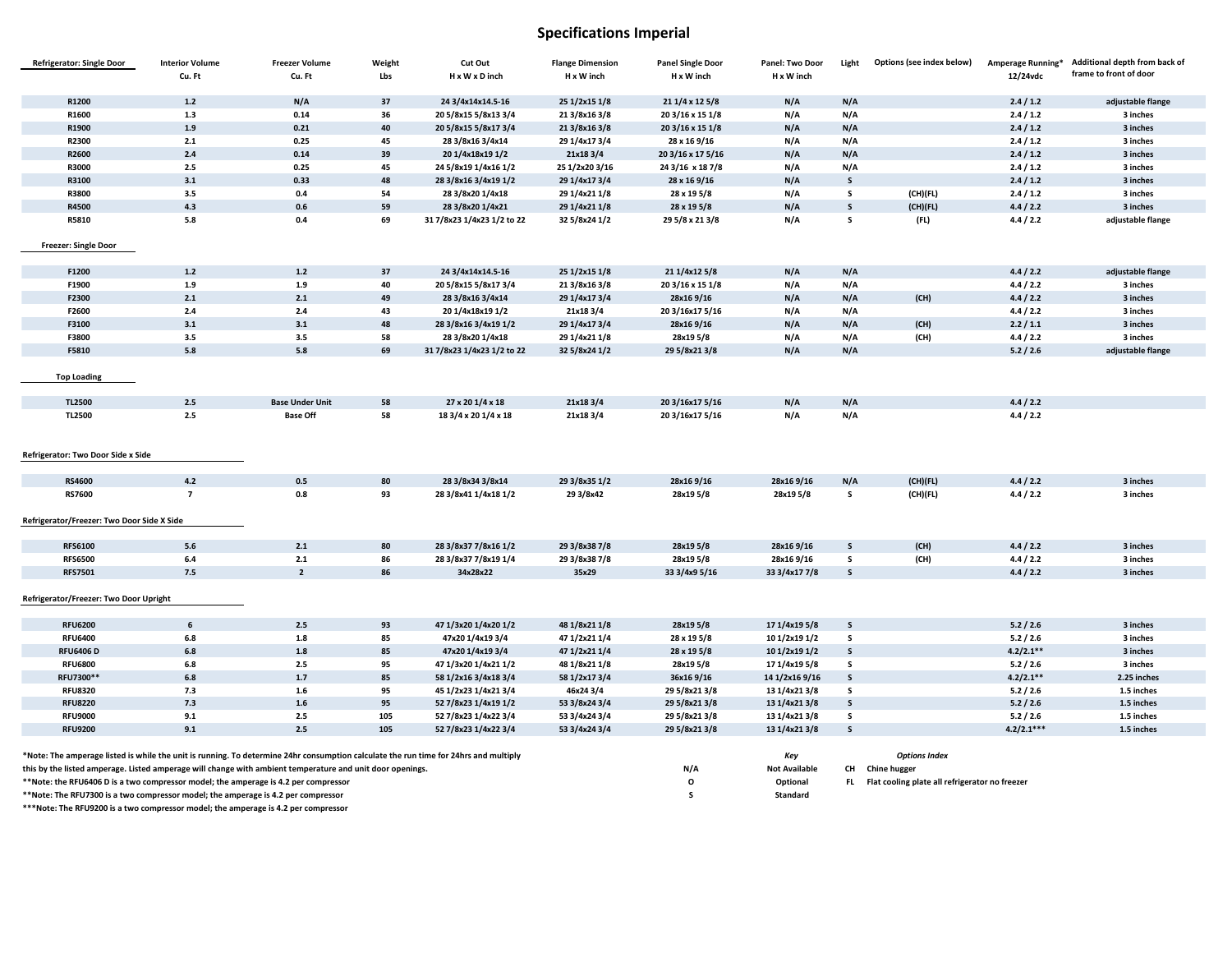### **Specifications Metric**

| <b>Refrigerator: Single Door</b>                                                                                                     | <b>Interior Volume</b> | <b>Freezer Volume</b>   | Weight | Cut Out            | <b>Flange Dimension</b> | Panel: Single Door | Panel: Two Door      | Light        | <b>Options (See Index Below)</b>               | Amperage Running* | Additional depth from back of |
|--------------------------------------------------------------------------------------------------------------------------------------|------------------------|-------------------------|--------|--------------------|-------------------------|--------------------|----------------------|--------------|------------------------------------------------|-------------------|-------------------------------|
|                                                                                                                                      | Liters                 | Liters                  | КG     | H x W x D mm       | H x W mm                | H x W mm           | H x W mm             |              |                                                | 12/24vdc          | frame to front of door        |
|                                                                                                                                      |                        |                         |        |                    |                         |                    |                      |              |                                                |                   |                               |
| R1200                                                                                                                                | 34                     | n/a                     | 17     | 629x355x368-406    | 648x384                 | 540x321            | N/A                  | N/A          |                                                | 2.4/1.2           | adjustable flange             |
| R1600                                                                                                                                | 36                     | $\overline{\mathbf{4}}$ | 16     | 524x397x349        | 543x416                 | 513x386            | N/A                  | N/A          |                                                | 2.4 / 1.2         | 76 mm.                        |
| R1900                                                                                                                                | 54                     | 6                       | 18     | 524x397x451        | 543x416                 | 513x386            | N/A                  | N/A          |                                                | 2.4 / 1.2         | 76 mm.                        |
| R2300                                                                                                                                | 59                     | 7.1                     | 20     | 721x425x356        | 745x451                 | 712x421            | N/A                  | N/A          |                                                | 2.4 / 1.2         | 76 mm.                        |
| R2600                                                                                                                                | 68                     | $\overline{4}$          | 18     | 514x457x495        | 533x476                 | 513x440            | N/A                  | N/A          |                                                | 2.4 / 1.2         | 76 mm.                        |
| R3000                                                                                                                                | 70                     | 7.1                     | 20.5   | 626x489x419        | 648x513                 | 614x482            | N/A                  | N/A          |                                                | 2.4 / 1.2         | 76 mm.                        |
| R3100                                                                                                                                | 87                     | 9.3                     | 22     | 721x425x495        | 745x451                 | 712x421            | N/A                  | $\mathsf s$  |                                                | 2.4 / 1.2         | 76 mm.                        |
| R3800                                                                                                                                | 100                    | 11.3                    | 24.5   | 721x514x457        | 745x537                 | 712x499            | N/A                  | s            | (CH)(FL)                                       | 2.4 / 1.2         | 76 mm.                        |
| R4500                                                                                                                                | 122                    | $17$                    | 27     | 721x514x533        | 745x537                 | 712x499            | N/A                  | $\mathsf s$  | (CH)(FL)                                       | 4.4 / 2.2         | 76 mm.                        |
| R5810                                                                                                                                | 164                    | 11.3                    | 31     | 810x591x597 to 559 | 829x622                 | 752x543            | N/A                  | s            | (FL)                                           | 4.4 / 2.2         | adjustable flange             |
|                                                                                                                                      |                        |                         |        |                    |                         |                    |                      |              |                                                |                   |                               |
| <b>Freezer: Single Door</b>                                                                                                          |                        |                         |        |                    |                         |                    |                      |              |                                                |                   |                               |
| F1200                                                                                                                                | 34                     | 34                      | 17     | 629x356x368-406    | 648x384                 | 540x321            | N/A                  | N/A          |                                                | 4.4 / 2.2         | adjustable flange             |
| F1900                                                                                                                                | 54                     | 54                      | 18     | 524x397x451        | 543x416                 | 513x386            |                      |              |                                                | 4.4 / 2.2         |                               |
|                                                                                                                                      | 59                     | 59                      | 22     |                    |                         |                    | N/A                  | N/A          |                                                |                   | 76 mm.                        |
| F2300                                                                                                                                |                        |                         |        | 721x425x356        | 743x451                 | 712x421            | N/A                  | N/A          | (CH)                                           | 4.4 / 2.2         | 76 mm.                        |
| F2600                                                                                                                                | 68                     | 68                      | 19.5   | 514x457x495        | 533x476                 | 513x440            | N/A                  | N/A          |                                                | 4.4 / 2.2         | 76 mm.                        |
| F3100                                                                                                                                | 87                     | 87                      | 22     | 721x425x495        | 745x451                 | 712x421            | N/A                  | N/A          | (CH)                                           | 2.2 / 1.1         | 76 mm.                        |
| F3800                                                                                                                                | 100                    | 100                     | 26     | 721x514x457        | 743x537                 | 712x499            | N/A                  | N/A          | (CH)                                           | 4.4 / 2.2         | 76 mm.                        |
| F5810                                                                                                                                | 164                    | 164                     | 31     | 810x590x597 to 559 | 829x622                 | 752x543            | N/A                  | N/A          |                                                | 5.2 / 2.6         | adjustable flange             |
|                                                                                                                                      |                        |                         |        |                    |                         |                    |                      |              |                                                |                   |                               |
| <b>Top Loading</b>                                                                                                                   |                        |                         |        |                    |                         |                    |                      |              |                                                |                   |                               |
|                                                                                                                                      |                        |                         |        |                    |                         |                    |                      |              |                                                |                   |                               |
| TL2500                                                                                                                               | 71                     | <b>Base Under Unit</b>  | 26     | 686x514x457        | 533x476                 | 513x440            | N/A                  | N/A          |                                                | 4.4 / 2.2         | 76 mm.                        |
| <b>TL2500</b>                                                                                                                        | 71                     | <b>Base Off</b>         | 26     | 476x514x457        | 533x476                 | 513x440            | N/A                  | N/A          |                                                | 4.4 / 2.2         | 76 mm.                        |
|                                                                                                                                      |                        |                         |        |                    |                         |                    |                      |              |                                                |                   |                               |
| Refrigerator: Two Door Side x Side                                                                                                   |                        |                         |        |                    |                         |                    |                      |              |                                                |                   |                               |
|                                                                                                                                      |                        |                         |        |                    |                         |                    |                      |              |                                                |                   |                               |
| RS4600                                                                                                                               | 119                    | 14.1                    | 36     | 721x873x356        | 747x902                 | 712x421            | 712x421              | N/A          | (CH)(FL)                                       | 4.4 / 2.2         | 76 mm.                        |
| <b>RS7600</b>                                                                                                                        | 198                    | 22.6                    | 42     | 721x1048x470       | 747x1067                | 712x499            | 712x499              | s            | (CH)(FL)                                       | 4.4 / 2.2         | 76 mm.                        |
|                                                                                                                                      |                        |                         |        |                    |                         |                    |                      |              |                                                |                   |                               |
| Refrigerator/Freezer: Two Door Side X Side                                                                                           |                        |                         |        |                    |                         |                    |                      |              |                                                |                   |                               |
|                                                                                                                                      |                        |                         |        |                    |                         |                    |                      |              |                                                |                   |                               |
| <b>RFS6100</b>                                                                                                                       | 159                    | 59                      | 37     | 721x962x419        | 747x988                 | 712x499            | 712x421              | $\mathsf{s}$ | (CH)                                           | 4.4 / 2.2         | 76 mm.                        |
| <b>RFS6500</b>                                                                                                                       | 181                    | 59                      | 39     | 721x962x489        | 747x988                 | 712x499            | 712x421              | s            | (CH)                                           | 4.4 / 2.2         | 76 mm.                        |
| <b>RFS7501</b>                                                                                                                       | 212                    | 57                      | 39     | 864x711x559        | 889x737                 | 857x236            | 857x454              | $\mathsf s$  |                                                | 4.4 / 2.2         | 76 mm.                        |
|                                                                                                                                      |                        |                         |        |                    |                         |                    |                      |              |                                                |                   |                               |
| Refrigerator/Freezer: Two Door Upright                                                                                               |                        |                         |        |                    |                         |                    |                      |              |                                                |                   |                               |
|                                                                                                                                      |                        |                         |        |                    |                         |                    |                      |              |                                                |                   |                               |
| <b>RFU6200</b>                                                                                                                       | 170                    | 71                      | 42     | 1203x514x521       | 1222x537                | 712x499            | 438x498              | $\mathsf{s}$ |                                                | 5.2 / 2.6         | 76 mm.                        |
| <b>RFU6400</b>                                                                                                                       | 193                    | 51                      | 38     | 1194x514x502       | 1206x540                | 712x499            | 267x495              | s            |                                                | 5.2 / 2.6         | 76 mm.                        |
| RFU6406 D**                                                                                                                          | 193                    | 51                      | 38     | 1194x514x502       | 1206x540                | 712x499            | 267x495              | $\mathsf s$  |                                                | $4.2/2.1**$       | 76 mm.                        |
| <b>RFU6800</b>                                                                                                                       | 193                    | 71                      | 43     | 1203x514x546       | 1222x537                | 712x499            | 438x498              | s            |                                                | 5.2 / 2.6         | 76 mm.                        |
| RFU7300**                                                                                                                            | 192                    | 48                      | 38.6   | 1486x425x476       | 1486x451                | 914x421            | 368x421              | $\mathsf{s}$ |                                                | $4.2/2.1**$       | 57 mm.                        |
| <b>RFU8320</b>                                                                                                                       | 206                    | 45                      | 43     | 1156x591x552       | 1168x629                | 752x543            | 336x543              | s            |                                                | 5.2 / 2.6         | 38 mm.                        |
| <b>RFU8220</b>                                                                                                                       | 206                    | 45                      | 43     | 1343x591x495       | 1356x629                | 752x543            | 336x543              | $\mathsf{s}$ |                                                | 5.2 / 2.6         | 38 mm.                        |
| <b>RFU9000</b>                                                                                                                       | 258                    | 70.8                    | 48     | 1343x591x578       | 1365x629                | 752x543            | 336x543              | s            |                                                | 5.2 / 2.6         | 38 mm.                        |
| RFU9200***                                                                                                                           | 258                    | 70.8                    | 48     | 1343x591x578       | 1365x629                | 752x543            | 336x543              | $\mathsf{s}$ |                                                | $4.2/2.1***$      | 38 mm.                        |
|                                                                                                                                      |                        |                         |        |                    |                         |                    |                      |              |                                                |                   |                               |
| *Note: The amperage listed is while the unit is running. To determine 24hr consumption calculate the run time for 24hrs and multiply |                        |                         |        |                    |                         |                    | Key                  |              | <b>Options Index</b>                           |                   |                               |
| this by the listed amperage. Listed amperage will change with ambient temperature and unit door openings.                            |                        |                         |        |                    |                         | N/A                | <b>Not Available</b> | CH           | <b>Chine hugger</b>                            |                   |                               |
| **Note: the RFU6406 D is a two compressor model; the amperage is 4.2 per compressor                                                  |                        |                         |        |                    |                         | $\circ$            | Optional             | FL.          | Flat cooling plate all refrigerator no freezer |                   |                               |
| **Note: The RFU7300 is a two compressor model; the amperage is 4.2 per compressor                                                    |                        |                         |        |                    |                         | s                  | Standard             |              |                                                |                   |                               |
| ***Note: The RFU9200 is a two compressor model; the amperage is 4.2 per compressor                                                   |                        |                         |        |                    |                         |                    |                      |              |                                                |                   |                               |